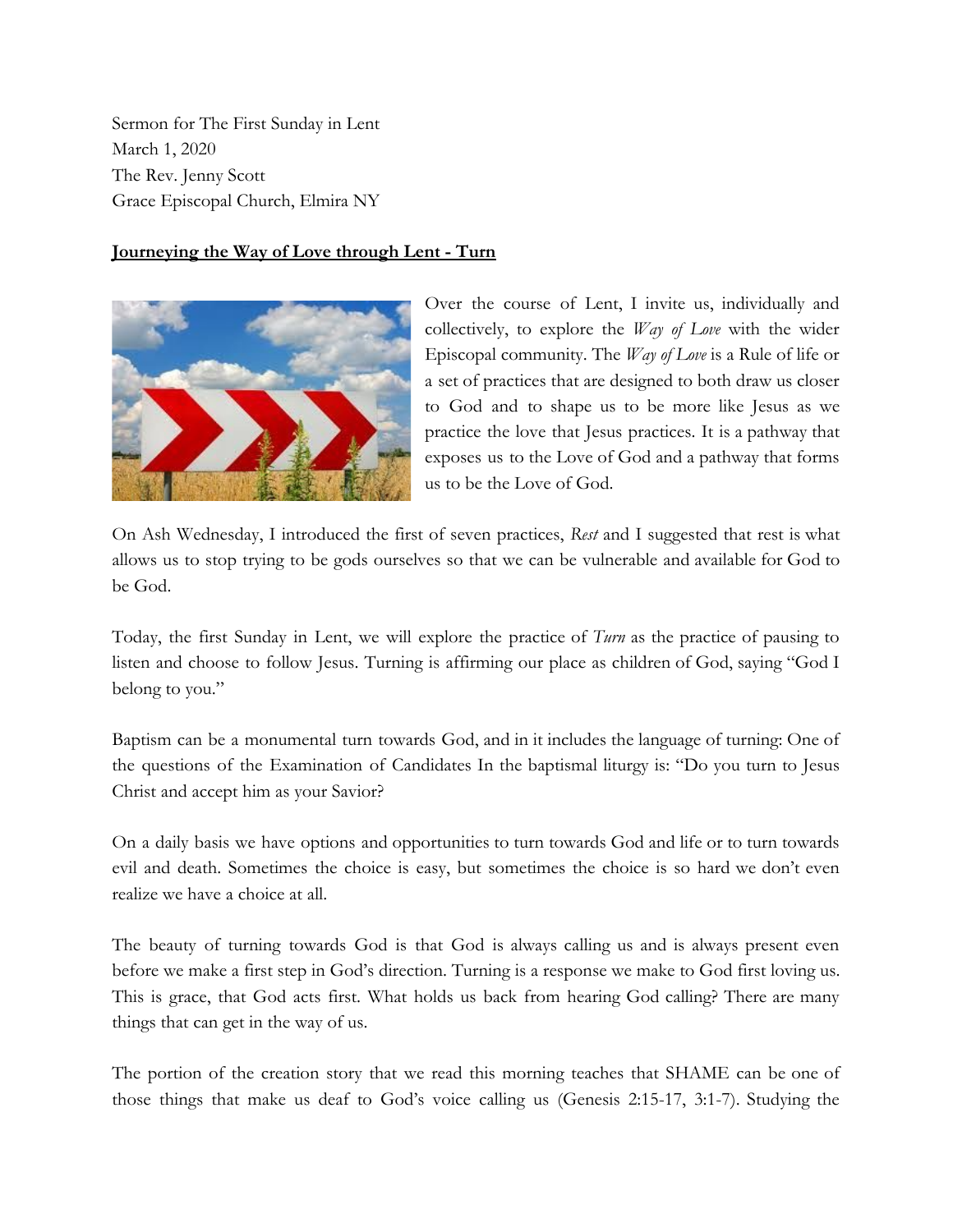creation narrative, we are not told that the garden was perfect before the fall, while many of us have assumed this. Adam and Eve were likely never free from foibles and follies. Disregarding God's command to not eat from the Tree of the Knowledge of good and evil, was possibly not Adam & Eve's first act of disobedience or turn in the wrong direction. The difference is now, Adam and Eve are enlightened by what is Good and Evil, and with this knowledge comes Shame. They have always been naked but now they are ashamed by it. And shame leads them to hide from God.

It isn't necessarily our imperfections that keep us distant from God. But our shame, resulting from our actions, is what hinders us from turning back to God. Shame holds us back from seeking reconciliation in relationships, and from being restored from our mistakes. No problem is too big for God to heal, but if we're too ashamed to ask God to heal the problem, then it is the shame and not the problem that keeps us apart. Shame keeps us from turning and returning.

For some of us, it may be helpful to spend some time this week asking, "What am I too ashamed of, which causes me to not turn to God?" Or you may ask: "When God calls me to turn, what is God asking me to turn away from?" or "What are the temptations of my own desert experience?"

But for now, I would like us to ponder more about turning towards God. Turning towards God is done in both big monumental moments, like at a baptism, or starting a healthier lifestyle (such as turning away from workaholism), or making a first commitment to God and this Christian walk. But for some of us, we were baptised as infants, raised in the church, and we may feel like we've always been on this journey. For some of us, it is harder to define these pivotal moments. The truth is though that our relationship with God is as much defined by the daily choices as it is by the pivotal moments. And thank God it's a choice that never goes away no matter how many times we don't make the turn.

The daily choice to turn towards God, is the daily choice to claim God as God and then to journey with God in the Direction of God's Kingdom. It is making the affirmation in our heads, our hearts, and our lifestyles that: God is present, God is Love, and Living as God asks matters.

I went to a Christian liberal arts college. While I loved my time there, I also struggled in various ways. One struggle I had was with some of my peers. It seemed my peers could "talk the talk" really well. They could pray the most eloquent prayers in class. They could talk with enthusiasm about the importance of following scripture. I was always judging myself because I felt my prayers weren't adequate nor my theology as developed as theirs. But then as I got to know some of these super-christians better, I found some appeared to have little integrity. They would judge harshly in one breath and then make unethical, unmoral, unkind choices the next. It all felt hypocritical and inauthentic.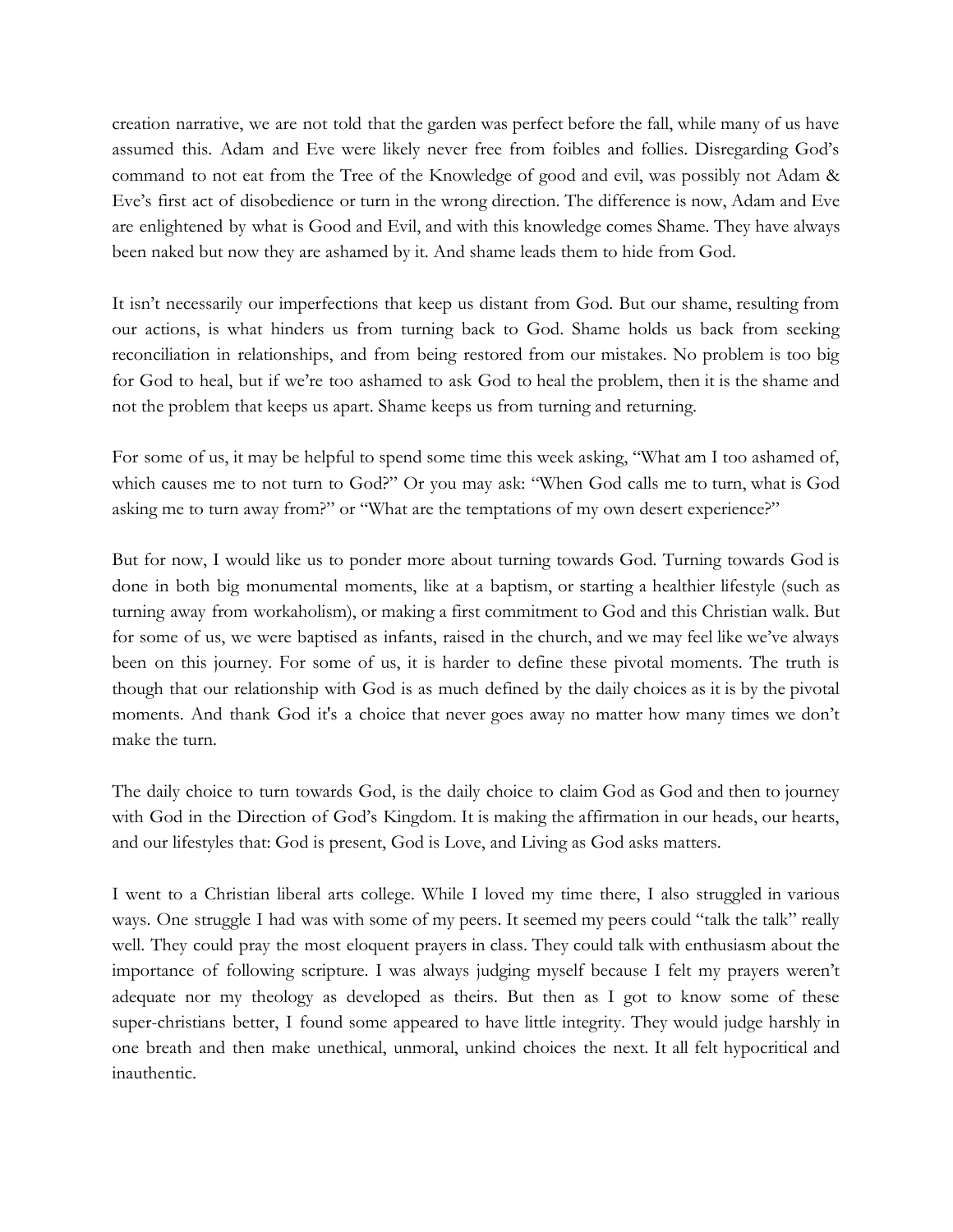

At the same time I was a part of a local skydiving club. I would hang out with this rough around the edges, eclectic skydiving community many weekends. While most of them would not identify themselves as Christians, I found they were more kind and loving than those young Christian peers that challenged me. The skydiving community also was authentic, no one tried to hide behind a guise. They were real.

It was at that time that I asked myself, do I really want to continue to identify as a Christian? For I knew that if I was going to say 'Yes," I was going to have to be all in. I was not willing to do it part way. I asked myself this question again and again for months. And finally I came to the conclusion, that yes, I did want to continue to do this whole christian thing, I was all in. This was a significant turning point for me. But I quickly discovered that it was a choice that I would continually have to make. Every day I have to ask, Am still I all in? And decide which way I want to turn.

There are times that we are called to turn towards God that will take us by surprise. But there are also daily disciplines that can train our hearts and minds to continually Turn towards God. To Build up muscle memory so to speak, so that habits are formed so that Turning becomes a natural extension of ourselves.

Lent may be a time, where we want to add practices in our own lives, to become more aware of, to be more intentional each day, of the choices we make to turn towards God.

Maybe the goal is to make the intentional daily turning to become as routine as brushing teeth or making coffee in the morning. It can be as simple as two minutes of prayer before getting out of bed in the morning, thanking God for the gift of a new day and asking for strength to serve God and neighbor well. If you sense that God is calling you to make this Lent penitential, then reading the confession or the penitential order in the Book of Common Pray may be a



helpful guide to daily turning. If remembering that you are loved is the area that you need help turning, then a daily reading of the Baptismal Prayers or Psalm 139 may support your turning. Through Lent, we will be offering regular services of communal worship and prayer, making some